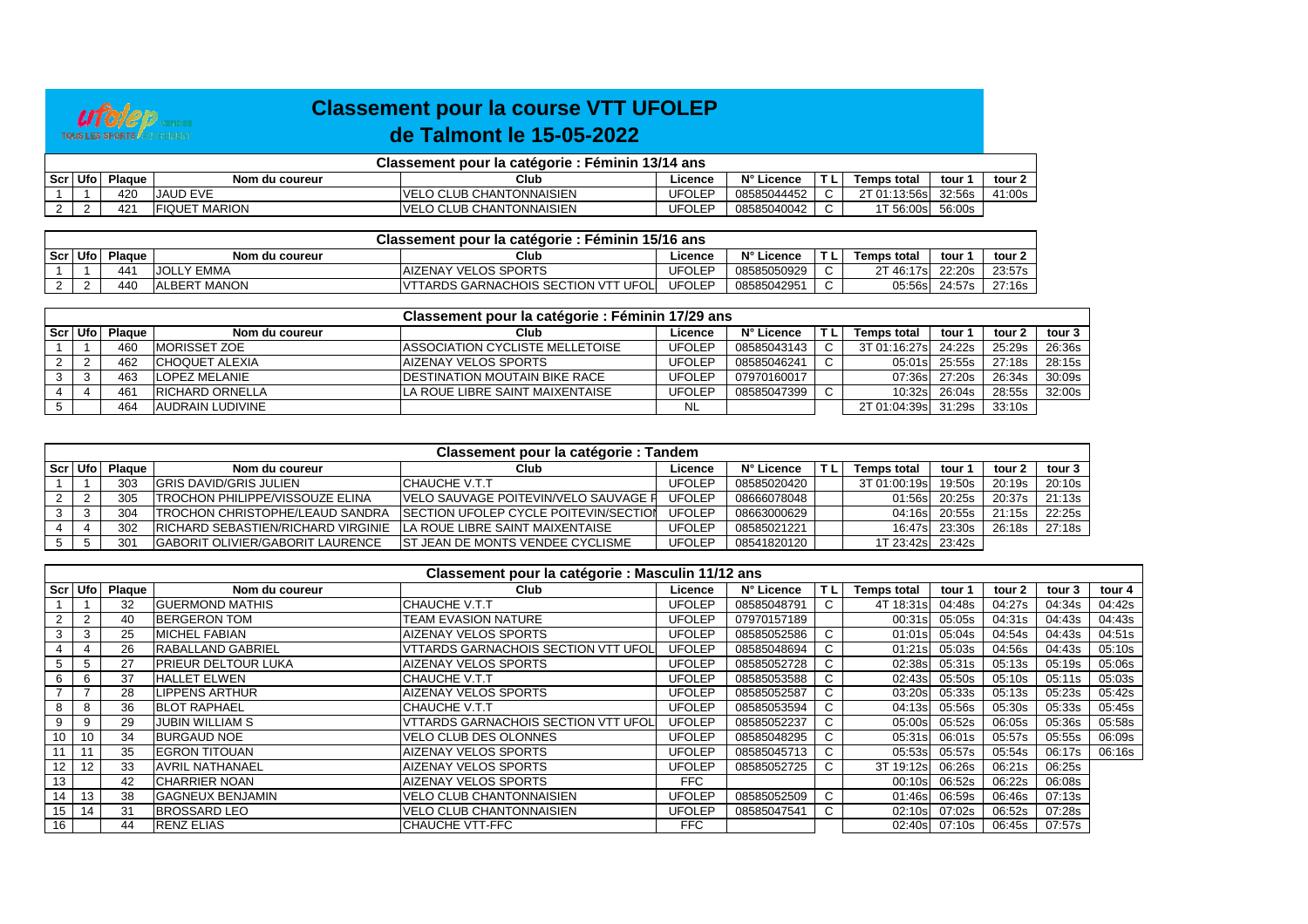|    |    |              | <b>IMARTIN TOM</b>        | IAIZENAY VELOS SPORTS-FFC     | FFC    |             |        |            | 02:57s 07:13s | 07:07s l | 07:49s |
|----|----|--------------|---------------------------|-------------------------------|--------|-------------|--------|------------|---------------|----------|--------|
| 18 |    |              | <b>ROBIN CHENEAU</b>      | IAIZENAY VELOS SPORTS         | FFC    | 52850830289 |        |            | 04:06s 07:16s | 07:39s l | 08:23s |
| 19 | 15 | $30^{\circ}$ | <b>IGUILLET MAEL</b>      | IAIZENAY VELOS SPORTS         | UFOLEF | 08585052727 | $\sim$ | 2T 11:44sl | 05:54s        | 05:50s   |        |
| 20 |    | 45           | <b>ROBIN SIMON</b>        | IAIZENAY VELOS SPORTS-FFC     | FFC    |             |        |            | 00:01s 06:00s | 05:45s   |        |
|    | 16 | 39           | <b>IMOYNNERAUX MATHEO</b> | <u>IVELO CLUB DES OLONNES</u> | UFOLEP | 08585052554 |        |            | 03:00s 07:21s | 07:23s   |        |

|     | Classement pour la catégorie : Masculin 13/14 ans |               |                           |                                            |               |             |           |                    |        |        |  |  |  |  |
|-----|---------------------------------------------------|---------------|---------------------------|--------------------------------------------|---------------|-------------|-----------|--------------------|--------|--------|--|--|--|--|
| Scr | Ufo                                               | <b>Plaque</b> | Nom du coureur            | Club                                       | Licence       | N° Licence  | <b>TL</b> | <b>Temps total</b> | tour 1 | tour 2 |  |  |  |  |
|     |                                                   | 111           | <b>MAROT REMY</b>         | <b>VELO CLUB CHANTONNAISIEN</b>            | <b>UFOLEP</b> | 08585052511 | C         | 2T 36:58s          | 18:26s | 18:32s |  |  |  |  |
| 2   | 2                                                 | 112           | <b>RICHARD TIMEO</b>      | LA ROUE LIBRE SAINT MAIXENTAISE            | <b>UFOLEP</b> | 08585033356 | C         | 00:16s             | 18:52s | 18:22s |  |  |  |  |
| 3   | 3                                                 | 113           | <b>GUILLET ENZO</b>       | LA ROUE LIBRE SAINT MAIXENTAISE            | <b>UFOLEP</b> | 08585037838 | C         | 00:52s             | 19:05s | 18:45s |  |  |  |  |
| 4   | 4                                                 | 114           | DAUSQUE NOAH              | VELO CLUB DES OLONNES                      | <b>UFOLEP</b> | 08585048296 | C         | 01:35s             | 18:54s | 19:39s |  |  |  |  |
| 5   | 5                                                 | 120           | <b>CHANAL MARIO</b>       | <b>AIZENAY VELOS SPORTS</b>                | <b>UFOLEP</b> | 08585046237 | C         | 01:57s             | 18:58s | 19:57s |  |  |  |  |
| 6   | 6                                                 | 130           | <b>TEXIER LUCAS</b>       | LES SABLES VENDEE CYCLISME                 | <b>UFOLEP</b> | 08585053609 | C.        | 02:00s             | 18:59s | 19:59s |  |  |  |  |
|     |                                                   | 115           | <b>MERIAU HELIOS</b>      | LA ROUE LIBRE SAINT MAIXENTAISE            | <b>UFOLEP</b> | 08585047398 | C         | 02:44s             | 19:46s | 19:56s |  |  |  |  |
| 8   |                                                   | 131           | <b>BEGUE TIM</b>          | LA ROCHE VENDEE CYCLISME                   | <b>FFC</b>    |             |           | 03:15s             | 20:32s | 19:41s |  |  |  |  |
| 9   | 8                                                 | 116           | <b>CHATAIGNER LOUIS</b>   | <b>VELO CLUB CHANTONNAISIEN</b>            | <b>UFOLEP</b> | 08585045373 | C.        | 04:03s             | 20:06s | 20:55s |  |  |  |  |
| 10  | 9                                                 | 124           | <b>BARON JULES</b>        | CHAUCHE V.T.T                              | <b>UFOLEP</b> | 08585047964 | C         | 04:19s             | 20:52s | 20:25s |  |  |  |  |
| 11  | 10                                                | 133           | <b>GOBARD LOUIS</b>       | <b>VELO CLUB CHANTONNAISIEN</b>            | <b>UFOLEP</b> | 08585053762 | C         | 04:48s             | 21:08s | 20:38s |  |  |  |  |
| 12  | 11                                                | 117           | <b>TURPAUD SACHA</b>      | SOCIETE VELOCIPEDIQUE FONTENAY             | <b>UFOLEP</b> | 08585045031 | C         | 05:39s             | 20:46s | 21:51s |  |  |  |  |
| 13  | 12                                                | 118           | <b>BARANGER NATHAN</b>    | AIZENAY VELOS SPORTS                       | <b>UFOLEP</b> | 08585048998 | C         | 08:53s             | 22:44s | 23:07s |  |  |  |  |
| 14  |                                                   | 132           | <b>PALARDY MEHDY</b>      | LA ROCHE VENDEE CYCLISME                   | <b>FFC</b>    |             |           | 09:18s             | 22:33s | 23:43s |  |  |  |  |
| 15  | 13                                                | 119           | <b>CHEVALIER LOUISON</b>  | <b>VTTARDS GARNACHOIS SECTION VTT UFOL</b> | <b>UFOLEP</b> | 08585040586 | C.        | 09:20s             | 22:11s | 24:07s |  |  |  |  |
| 16  | 14                                                | 126           | <b>CARDIN ELIOTH</b>      | <b>VELO CLUB DES OLONNES</b>               | <b>UFOLEP</b> | 08585048063 | C         | 10:12s             | 22:55s | 24:15s |  |  |  |  |
| 17  |                                                   | 129           | <b>SORIN MAEL</b>         | <b>AIZENAY VELOS SPORTS</b>                | <b>FFC</b>    |             |           | 10:13s             | 22:57s | 24:14s |  |  |  |  |
| 18  | 15                                                | 127           | <b>PELLOQUIN KARL</b>     | VELO CLUB DES OLONNES                      | <b>UFOLEP</b> | 08585050218 | C.        | 14:34s             | 25:11s | 26:21s |  |  |  |  |
| 19  | 16                                                | 121           | <b>AUDRAIN ESTEBAN</b>    | VTTARDS GARNACHOIS SECTION VTT UFOL        | <b>UFOLEP</b> | 08585040191 | C         | 16:04s             | 24:58s | 28:04s |  |  |  |  |
| 20  | 17                                                | 122           | <b>COFFINEAU THOMAS</b>   | <b>VELO CLUB CHANTONNAISIEN</b>            | <b>UFOLEP</b> | 08585045374 | C         | 20:14s             | 27:41s | 29:31s |  |  |  |  |
| 21  | 18                                                | 123           | <b>BLONDE MATHIS</b>      | VELO CLUB DES OLONNES                      | <b>UFOLEP</b> | 08585052546 | C         | 24:45sl            | 30:26s | 31:17s |  |  |  |  |
| 22  |                                                   | 125           | <b>BLANCHARD THIBAULT</b> | LA ROCHE VENDEE CYCLISME                   | <b>UFOLEP</b> | 08585043134 | C         |                    |        |        |  |  |  |  |
| 23  |                                                   | 128           | <b>CLERJAUD NOA</b>       | <b>VELO CLUB CHANTONNAISIEN</b>            | <b>UFOLEP</b> | 08585040845 | C.        |                    |        |        |  |  |  |  |

|    |           |        |                           | Classement pour la catégorie : Masculin 15/16 ans |               |             |    |                    |        |        |        |
|----|-----------|--------|---------------------------|---------------------------------------------------|---------------|-------------|----|--------------------|--------|--------|--------|
|    | Scr   Ufo | Plague | Nom du coureur            | Club                                              | Licence       | N° Licence  | TL | <b>Temps total</b> | tour   | tour 2 | tour 3 |
|    |           | 83     | <b>BLANCHARD ANTONIN</b>  | LA ROCHE VENDEE CYCLISME                          | <b>UFOLEP</b> | 08585043133 |    | 3T 56:54s          | 18:35s | 19:05s | 19:14s |
|    |           | 80     | <b>LAMBERT THEO</b>       | LA ROCHE VENDEE CYCLISME                          | <b>UFOLEP</b> | 08585050927 |    | 00:02s             | 18:34s | 19:07s | 19:15s |
|    | 3         | 82     | <b>GIRAUD REMI</b>        | <b>VTTARDS GARNACHOIS SECTION VTT UFOL</b>        | <b>UFOLEP</b> | 08585053272 |    | 04:32s             | 19:31s | 21:06s | 20:49s |
|    |           | 91     | <b>ILE CLAIRE TOM</b>     | <b>VELO CLUB MONTAIGU</b>                         | FFC.          |             |    | 04:37sl            | 20:15s | 20:41s | 20:35s |
|    |           | 86     | <b>JOLLY TONY</b>         | LE POIRE TRIATHLON                                | <b>FFC</b>    |             |    | 08:11s             | 20:17s | 22:09s | 22:39s |
| 6. |           | 84     | <b>BABU MARTIN</b>        | LA ROCHE VENDEE CYCLISME                          | <b>UFOLEP</b> | 08585043183 |    | 10:48s             | 20:25s | 25:23s | 21:54s |
|    |           | 90     | <b>BREMAUD JULIAN</b>     | <b>ISOCIETE VELOCIPEDIQUE FONTENAY</b>            | FFC           |             |    | 18:47s             | 24:31s | 26:00s | 25:10s |
|    |           | 87     | <b>IMETAY NATHANAEL</b>   | <b>VELO CLUB SPORT BAZOGEAIS</b>                  | <b>UFOLEP</b> |             |    | 42:08s             | 29:56s | 32:33s | 36:33s |
|    | 5         | 85     | <b>IL'HUILLIER MATHEO</b> | <b>VELO CLUB DES OLONNES</b>                      | <b>UFOLEP</b> | 08585048066 |    | 2T 01:21:29s       | 38:58s | 42:31s |        |

| Classement pour la catégorie : Masculin 17/19 ans                                                                                       |     |                          |                                             |        |             |  |               |                |        |        |        |        |  |
|-----------------------------------------------------------------------------------------------------------------------------------------|-----|--------------------------|---------------------------------------------|--------|-------------|--|---------------|----------------|--------|--------|--------|--------|--|
| Scr   Ufo  <br>N° Licence<br>Club<br>Plague<br>tour 5<br>Temps total<br>tour 2<br>tour 4<br>Licence<br>tour<br>tour 3<br>Nom du coureur |     |                          |                                             |        |             |  |               |                |        |        |        |        |  |
|                                                                                                                                         | 147 | <b>JOBARD AIME</b>       | <b>IVELO CLUB CHANTONNAISIEN</b>            | UFOLEP | 08585041914 |  | 5T 01:26:14sl | 16:42s         | 16:22s | 16:51s | 17:46s | 18:33s |  |
|                                                                                                                                         | 149 | <b>RABAUD KENNY</b>      | <b>IAIZENAY VELOS SPORTS</b>                | UFOLEP | 08585046262 |  |               | 06:42s  18:01s | 18:23s | 19:01s | 18:30s | 19:01s |  |
| 3                                                                                                                                       | 151 | <b>BERRANGER CLEMENT</b> | <b>IVELO CLUB CHANTONNAISIEN</b>            | UFOLEP | 08585022873 |  | 10:57s        | 18:13s         | 18:16s | 18:32s | 19:58s | 22:12s |  |
|                                                                                                                                         | 14' | IALBERT ENZO             | <b>IVTTARDS GARNACHOIS SECTION VTT UFOL</b> | UFOLEP | 08585040657 |  | 11:26sl       | 18:52s         | 19:38s | 19:44s | 19:16s | 20:10s |  |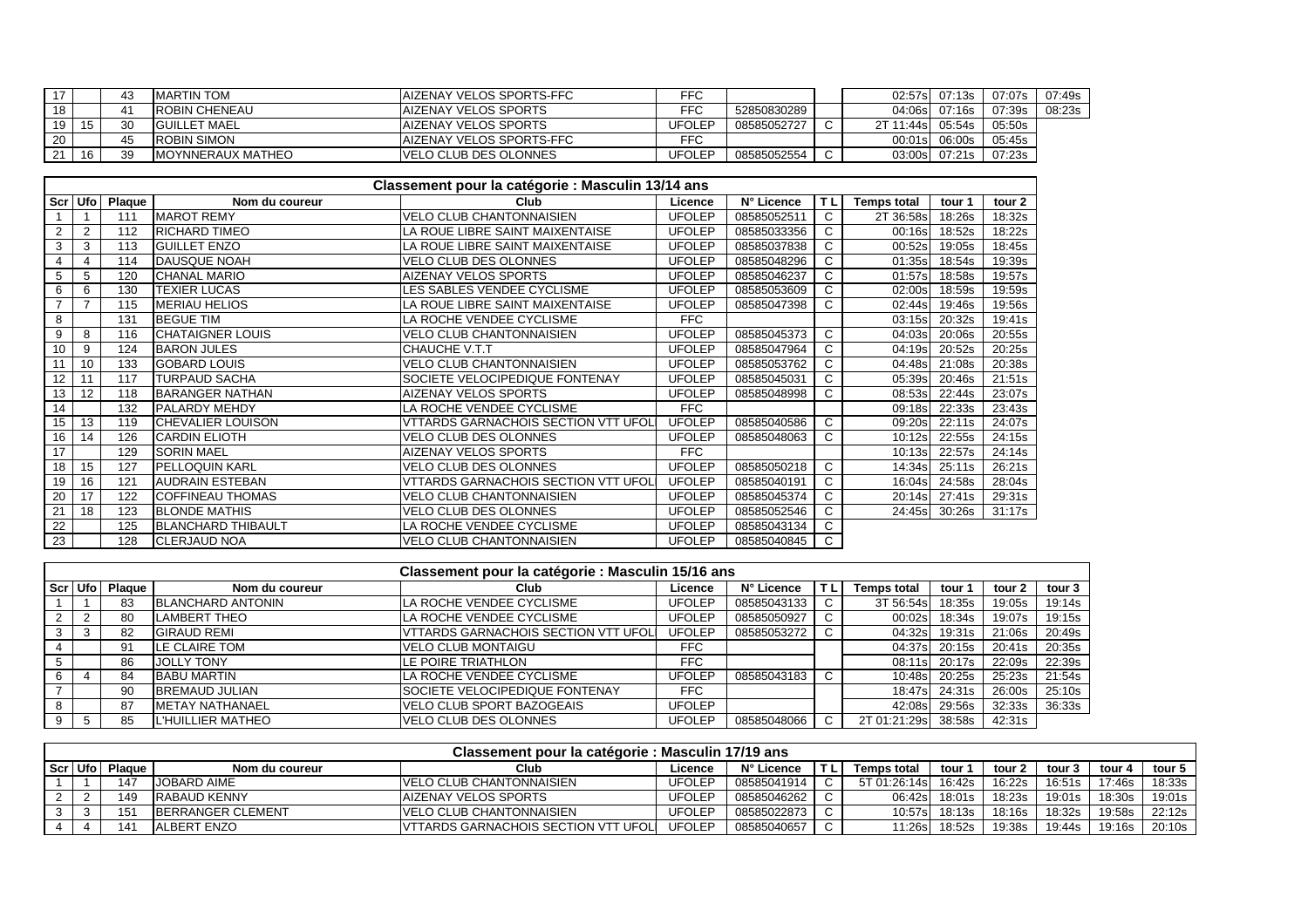|    |    | 142 | <b>ICLEMENCON TRISTAN</b> | VELO CLUB DES OLONNES                       | UFOLEP        | 08585044948 | 15:25s       | 19:21s | 20:20s | 19:18s | 19:58s | 22:42s |
|----|----|-----|---------------------------|---------------------------------------------|---------------|-------------|--------------|--------|--------|--------|--------|--------|
|    |    | 143 | <b>GALL EWEN</b>          | <b>VITARDS GARNACHOIS SECTION VTT UFOLI</b> | <b>UFOLEP</b> | 08585046226 | 18:51s       | 19:09s | 20:51s | 21:36s | 21:29s | 22:00s |
|    |    | 145 | <b>PEDASE JORDAN</b>      | VELO CLUB DES OLONNES                       | UFOLEP        | 08585045198 | 21:02s       | 20:14s | 21:12s | 21:45s | 21:37s | 22:28s |
|    | o  | 144 | ICRAIPEAU SAMUEL          | <b>ISOCIETE VELOCIPEDIQUE FONTENAY</b>      | UFOLEP        | 08585053075 | 22:28sl      | 20:39s | 21:20s | 22:18s | 21:49s | 22:36s |
|    | 9  | 150 | BOUCHAND SIMON            | <b>ISOCIETE VELOCIPEDIQUE FONTENAY</b>      | UFOLEP        | 08585048311 | 4T 01:31:12s | 20:42s | 24:15s | 23:50s | 22:25s |        |
| 10 | 10 | 148 | <b>PIVETEAU ROMAIN</b>    | ICHAUCHE V.T.T                              | UFOLEP        | 08585047972 | 07:44s       | 23:25s | 24:06s | 24:34s | 26:51s |        |
|    |    | 146 | <b>BERTON MAXIME</b>      | <b>CYCLO CLUB SERIGNE</b>                   | UFOLEP        | 08585042857 | 3T 01:20:38s | 22:23s | 27:06s | 31:09s |        |        |

|    | Classement pour la catégorie : Masculin 20/29 ans |                  |                         |                                            |               |             |    |                    |               |        |        |        |        |        |
|----|---------------------------------------------------|------------------|-------------------------|--------------------------------------------|---------------|-------------|----|--------------------|---------------|--------|--------|--------|--------|--------|
|    |                                                   | Scr Ufo   Plaque | Nom du coureur          | Club                                       | Licence       | N° Licence  |    | <b>Temps total</b> | tour 1        | tour 2 | tour 3 | tour 4 | tour 5 | tour 6 |
|    |                                                   | 35               | <b>RIVALIN MALVIN</b>   | VTTARDS GARNACHOIS SECTION VTT UFOL        | <b>UFOLEP</b> | 08585025426 |    | 6T 01:40:43s       | 16:07s        | 16:15s | 16:21s | 16:51s | 16:53s | 18:16s |
|    |                                                   | 39               | <b>GICQUEL DYLAN</b>    | VELO SPORT VALLETAIS                       | <b>FFC</b>    |             |    | 18:24s             | 19:02s        | 18:19s | 19:09s | 19:46s | 20:33s | 22:18s |
|    |                                                   | 30               | <b>IGAMBERT YVAN</b>    | <b>VTTARDS GARNACHOIS SECTION VTT UFOL</b> | <b>UFOLEP</b> | 08585053658 |    | 19:03s             | 19:21s        | 20:28s | 19:52s | 19:43s | 20:04s | 20:18s |
|    |                                                   | 38               | <b>VIEL TEDDY</b>       | CARQUEFOU BMX CLUB                         | <b>FFC</b>    | 52446330346 |    | 5T 01:43:36s       | 19:46s        | 20:51s | 20:52s | 20:48s | 21:19s |        |
|    |                                                   | 32               | <b>BAUDOUIN LEO</b>     | ICYCLO CLUB SERIGNE                        | <b>UFOLEP</b> | 08585027133 | C. | 02:19s             | 19:22s        | 20:18s | 20:22s | 22:39s | 23:14s |        |
|    |                                                   | 36               | <b>BAPTISTE GREGORY</b> | SOCIETE VELOCIPEDIQUE FONTENAY             | <b>UFOLEP</b> | 08585031482 |    |                    | 09:03s 19:41s | 22:59s | 23:09s | 23:07s | 23:43s |        |
|    | <sub>5</sub>                                      | 34               | <b>POUCLET NICOLAS</b>  | VELO CLUB DES OLONNES                      | <b>UFOLEP</b> | 08585046264 |    | 22:36sl            | 23:19s        | 25:28s | 25:30s | 25:51s | 26:04s |        |
|    |                                                   | 37               | <b>ENARD BAPTISTE</b>   | CAP SPORTS ET NATURE                       | <b>UFOLEP</b> |             |    | 4T 01:47:43s       | 23:03s        | 25:58s | 26:57s | 31:45s |        |        |
|    | -6                                                | 31               | <b>CANTIN MAXIME</b>    | SOCIETE VELOCIPEDIQUE FONTENAY             | <b>UFOLEP</b> | 08585053652 |    | 1T 19:19s          | 19:19s        |        |        |        |        |        |
| 10 |                                                   | 33               | <b>BERTON RYAN</b>      | CYCLO CLUB SERIGNE                         | <b>UFOLEP</b> | 08585045201 |    |                    | 05:18s 24:37s |        |        |        |        |        |

|    | Classement pour la catégorie : Masculin 30/39 ans |          |                          |                                            |               |             |        |                    |        |        |        |        |        |        |  |
|----|---------------------------------------------------|----------|--------------------------|--------------------------------------------|---------------|-------------|--------|--------------------|--------|--------|--------|--------|--------|--------|--|
|    | Scr Ufo                                           | Plaque I | Nom du coureur           | Club                                       | Licence       | N° Licence  |        | <b>Temps total</b> | tour 1 | tour 2 | tour 3 | tour 4 | tour 5 | tour 6 |  |
|    |                                                   | 228      | <b>B ARBIER YOHANN</b>   | <b>TEAM EVASION NATURE</b>                 | <b>UFOLEP</b> | 07970119191 |        | 6T 01:37:10s       | 15:46s | 15:56s | 16:54s | 15:36s | 16:14s | 16:44s |  |
|    | $\mathcal{D}$                                     | 220      | <b>CHANTREAU JULIEN</b>  | <b>VTTARDS GARNACHOIS SECTION VTT UFOL</b> | <b>UFOLEP</b> | 08585032529 |        | 02:11sl            | 16:18s | 16:20s | 16:11s | 16:13s | 16:56s | 17:23s |  |
|    | -3                                                | 230      | <b>HAMON KEVIN</b>       | IDESTINATION MOUTAIN BIKE RACE             | <b>UFOLEP</b> | 07970162057 |        | 13:57s             | 17:50s | 18:07s | 18:12s | 18:18s | 19:05s | 19:35s |  |
|    |                                                   | 222      | JOUSSEAUME NICOLAS       | <b>ISOCIETE VELOCIPEDIQUE FONTENAY</b>     | <b>UFOLEP</b> | 08585052573 |        | 14:10s             | 18:04s | 18:25s | 18:22s | 18:55s | 19:16s | 18:18s |  |
|    | . 5                                               | 221      | <b>ISINGEOT RODOLPHE</b> | IST JEAN DE MONTS VENDEE CYCLISME          | <b>UFOLEP</b> | 08585048373 | $\sim$ | 14:55s             | 17:51s | 18:13s | 18:09s | 18:38s | 19:30s | 19:44s |  |
|    | 6                                                 | 227      | <b>ISINGEOT GEOFFREY</b> | <b>ST JEAN DE MONTS VENDEE CYCLISME</b>    | <b>UFOLEP</b> | 08585037842 | C      | 5T 01:39:24s       | 18:48s | 19:39s | 20:52s | 20:17s | 19:48s |        |  |
|    |                                                   | 223      | <b>FONTI ANTHONY</b>     | IST JEAN DE MONTS VENDEE CYCLISME          | <b>UFOLEP</b> | 08585051306 |        | 00:02s             | 19:15s | 19:40s | 20:31s | 20:20s | 19:40s |        |  |
|    |                                                   | 231      | <b>DARAS NICOLAS</b>     | <b>INON LICENCIE</b>                       | FFC           |             |        | 00:54s             | 19:13s | 19:37s | 20:27s | 20:27s | 20:34s |        |  |
|    | -8                                                | 226      | <b>BILLET FABIEN</b>     | <b>IST JEAN DE MONTS VENDEE CYCLISME</b>   | <b>UFOLEP</b> | 08585032179 |        | 05:58s             | 19:51s | 20:35s | 20:40s | 21:44s | 22:32s |        |  |
| 10 | 9                                                 | 225      | <b>IGUIBERT PIERRE</b>   | VELO CLUB DES OLONNES                      | <b>UFOLEP</b> | 08585053698 | $\sim$ | 13:26s             | 19:53s | 20:32s | 22:30s | 24:46s | 25:09s |        |  |
|    | 10                                                | 229      | <b>DAUTEL NICOLAS</b>    | <b>NL</b>                                  | <b>UFOLEP</b> |             |        | 2T 35:30s          | 16:24s | 19:06s |        |        |        |        |  |

|                 | Classement pour la catégorie : Masculin 40/49 ANS |               |                           |                                            |               |              |     |                               |        |                         |        |        |          |  |
|-----------------|---------------------------------------------------|---------------|---------------------------|--------------------------------------------|---------------|--------------|-----|-------------------------------|--------|-------------------------|--------|--------|----------|--|
|                 | Scr   Ufo                                         | <b>Plague</b> | Nom du coureur            | Club                                       | Licence       | N° Licence   |     | <b>Temps total</b>            | tour 1 | tour 2                  | tour 3 | tour 4 | tour 5   |  |
|                 |                                                   | 27            | BARRETEAU CHARLES         | LES SABLES VENDEE CYCLISME                 | <b>UFOLEP</b> | 8585032181   | C   | 5T 01:33:32sl                 | 18:54  | 18:10                   | 18:56  | 18:44  | 18:48    |  |
|                 | 2                                                 | 20            | <b>IGENDRE GUILLAUME</b>  | VTTARDS GARNACHOIS SECTION VTT UFOL        | <b>UFOLEP</b> | 8585048990   | C   | 00:51s                        | 18:47  | 18:32                   | 19:09  | 18:49  | 19:06    |  |
|                 |                                                   | 35            | <b>RICHARD ANTHONY</b>    |                                            | NL            |              |     | 02:52s                        | 18:56  | 19:01                   | 19:06  | 19:46  | 19:35    |  |
|                 | 3                                                 | 23            | <b>BONNEAU RAYNALD</b>    | <b>VTTARDS GARNACHOIS SECTION VTT UFOL</b> | <b>UFOLEP</b> | 8585025303   | C   | 03:48                         | 19:14  | 19:18                   | 19:46  | 19:31  | 19:31    |  |
|                 |                                                   | 21            | <b>GAGNEUX ERIC</b>       | <b>VELO CLUB CHANTONNAISIEN</b>            | <b>UFOLEP</b> | 8585002929   | C   | 05:21                         | 19:24  | 19:23                   | 20:20  | 19:19  | 20:27    |  |
|                 | 5                                                 | 25            | <b>IDURAND GAETAN</b>     | VELO CLUB DES OLONNES                      | <b>UFOLEP</b> | 8585043493   | C.  | 10:27                         | 19:31  | 19:28                   | 20:09  | 22:22  | 22:39    |  |
|                 | 6                                                 | 26            | YOU CEDRIC                | <b>IVELO CLUB CHANTONNAISIEN</b>           | <b>UFOLEP</b> | 8585052513   | C   | 14:35                         | 19:56  | 20:48                   | 22:06  | 23:02  | 22:15    |  |
|                 |                                                   | 28            | <b>PALVADEAU MICHAEL</b>  | IST JEAN DE MONTS VENDEE CYCLISME          | <b>UFOLEP</b> | 8585053630   | C   | 21:51                         | 22:19  | 22:47                   | 22:23  | 23:50  | 24:04:00 |  |
|                 | - 8                                               | 33            | <b>GAY FREDERIC</b>       | VELO CLUB DE VENANSAULT                    | <b>UFOLEP</b> | 8585035080   | -lC | 22:54                         | 22:50  | 22:15                   | 22:50  | 23:47  | 24:44:00 |  |
| 10              | 9                                                 | 29            | <b>IPIVETEAU EMMANUEL</b> | ICHAUCHE V.T.T                             | <b>UFOLEP</b> | 8585047970 C |     | 4t 01:38:13 28:10:00          |        | 20:07                   | 24:36  | 25:20  |          |  |
| 11              | 10                                                | 34            | <b>JOLY LUDOVIC</b>       | ICHAUCHE V.T.T                             | <b>UFOLEP</b> | 8585047968   | IC. | 03:36                         | 23:03  | 24:44:00                | 26:16  | 27:46  |          |  |
| 12 <sub>1</sub> | 11                                                | 37            | <b>OTTAVI RAPHAEL</b>     |                                            | NL            |              |     |                               |        | 17:48 26:39:00 28:02:00 | 29:40  | 31:40  |          |  |
| 13 <sub>1</sub> |                                                   | 30            | <b>JAUD SEBASTIEN</b>     | <b>IVELO CLUB CHANTONNAISIEN</b>           | <b>UFOLEP</b> | 8585003383 C |     | 3t 01:38:20 30:51:00 33:27:00 |        |                         | 34:02  |        |          |  |